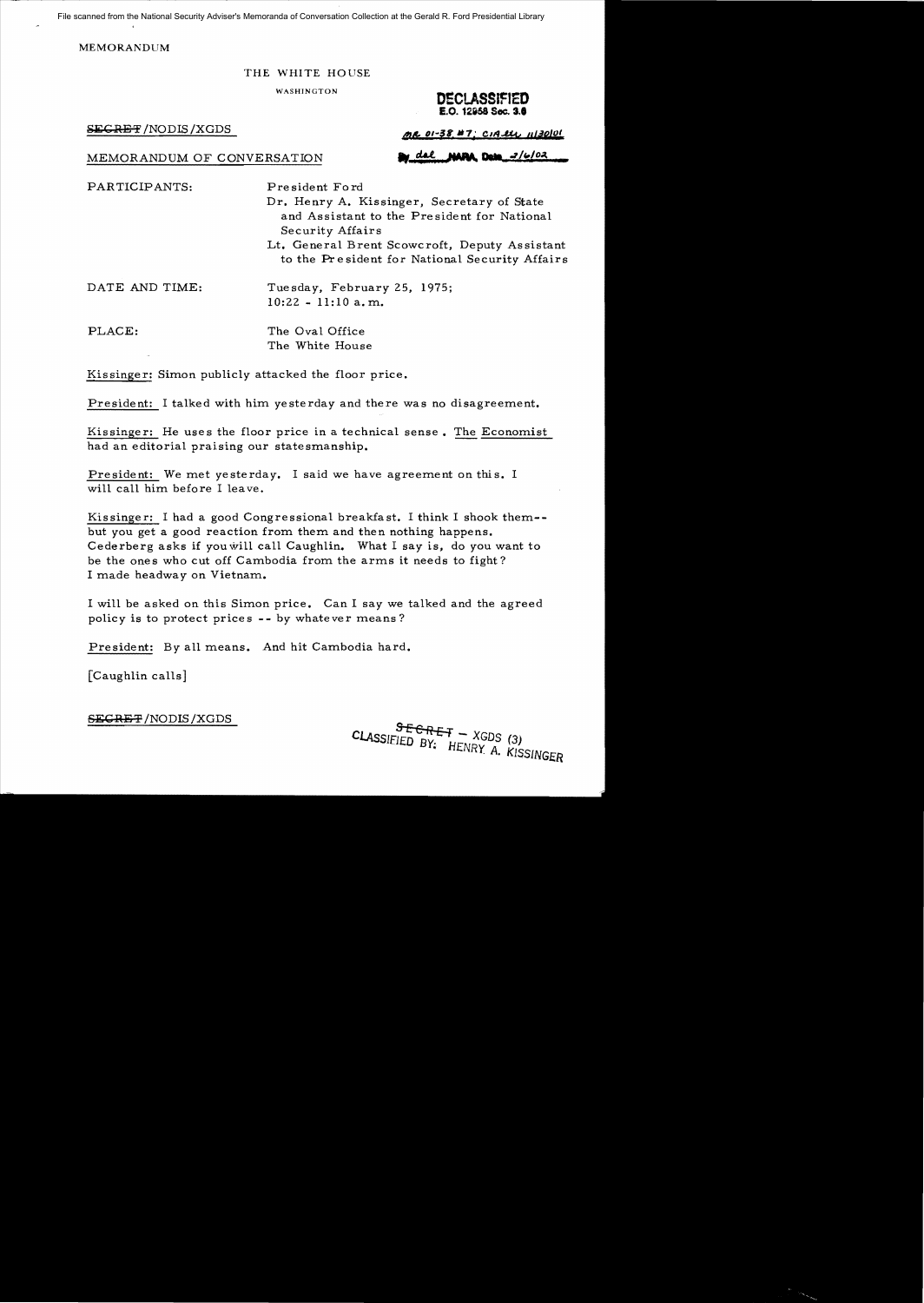## $S\to G$ :  $\to$  2 -  $\to$  2 -

President: He says he will do his best **--** I know what that means.

Kissinger: We have a chance on Vietnam, but I doubt it on Cambodia.

President: That's a helluva way to get Vietnam, *by* losing Cambodia.

Kissinger: What we are doing to ourselves **--** like Portugal. I don't dare do anything.

President: I think we should.

Kissinger: Okay, let's vote the Portuguese program. I guess a halfhearted program is better than none.

President: Let's do it.

How about Brademas?

Kissinger: He is unbelievable. They are twisting and turning. He said we are urging the Turks to be tough and we are not putting pressure on them. I said "You have an embargo on them, what more can we do?" I showed him how flexible the Greeks are becoming and they were surprised. The cutoff has had the paradoxical effect of putting pressure on the Greeks.

They said "We had seven months of negotiations with aid; give us seven months of a cutoff--if it doesn't work, we will change. "

President: What does Dinitz say?

Kissinger: He says he tried, but there is a story around that we pressured him to talk to Rosenthal. I will have to tell the press that at the leadership meeting it was decided that we should make Jewish leaders aware of the dange rous situation being created in the Middle East.

President: I think you have to do that.

Kissinger: I think we could get real movement on Cyprus if we could lift the embargo.

President: If we could get Pastore, it would help.

S<del>ECRET</del> /NODIS /XGDS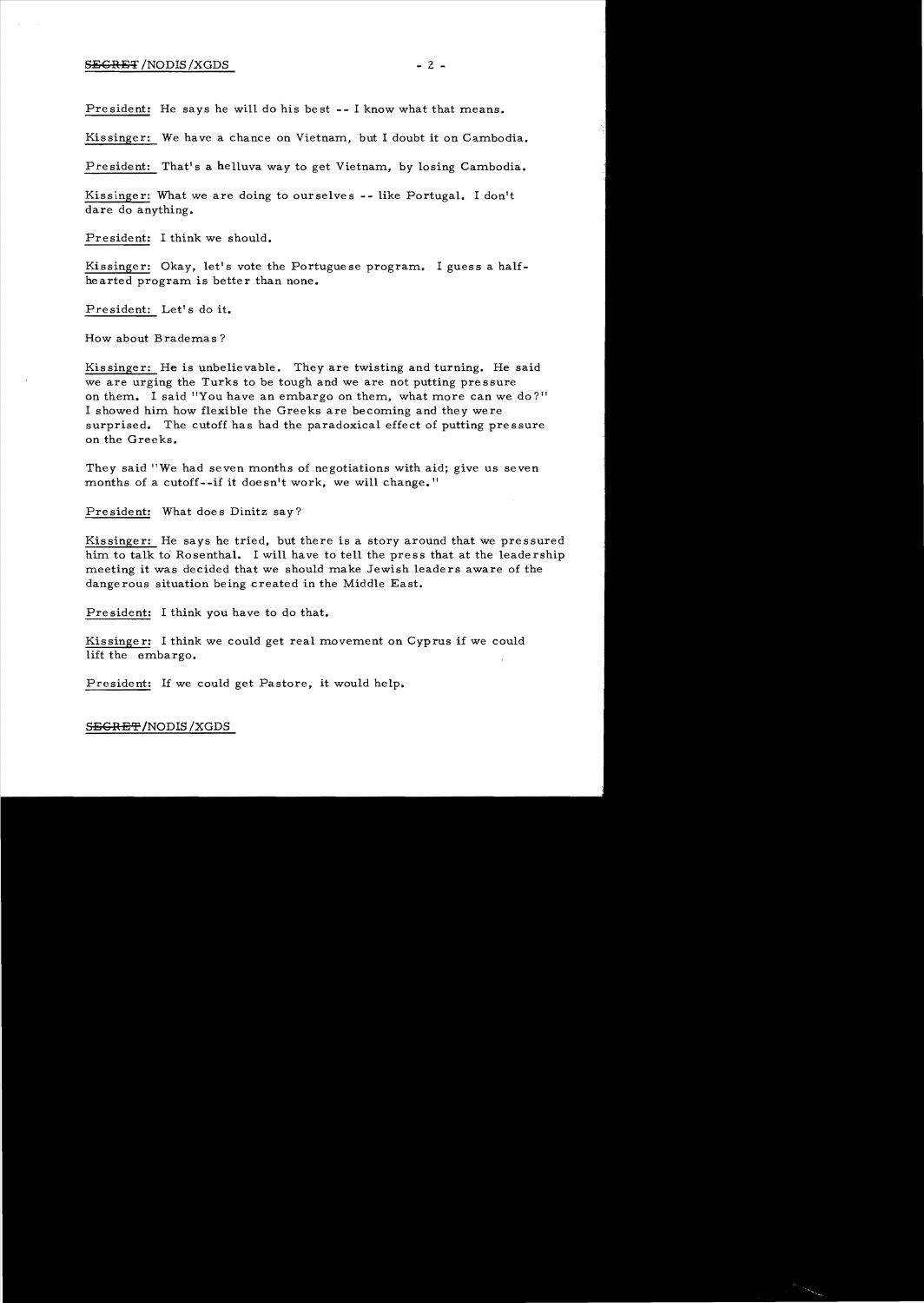## $S$ EGRET /NODIS /XGDS  $-3$  -

·

Kissinger: We have him privately, but he has lots of crazy Greeks. The KGB went through Victor Louis to Jackson for direct contact. He made a sharp attack on Dobrynin and said he was totally discredited. Victor Louis is an agent who acts as a journalist and they use him for floating ideas.

The KGB is fairly independent of the Foreign Minister. Now there is another report that Brezhnev gambled and lost on the trade bill, playing into the hands of Suslov and others--who are saying "I told you so. II

Jackson then went to Dinitz to ask his opinion about going to the Soviet Union as Louis suggested. An unbelievable sympton of our times  $$ that a senior Senator would do this rather than coming to the President or Secretary of State.

President: Then this character Stevenson is trying to justify his action on the trade bill.

Kissinger: But I think the public will turn on them. I don't think the people are ready for this.

President: I think we have to keep it up. I think we have to keep on this back and we will get the support of the people. We are going to play the course right down the middle.

Kissinger: If you can get the domestic situation under control, the people will flock to you.

On the Los Angeles speech -- on Panama I would just say the treaty needs mode rnizing.

On Cuba -- it is a matter of the OAS vote.

On corporations in third countrie s, they should follow the laws of the country where they're domiciled.

President: But we must be firm that our policy change would come only from a change in Cuban policy.

Kissinger: We are in an intolerable situation on American corporations.

SECRET/NODIS /XGDS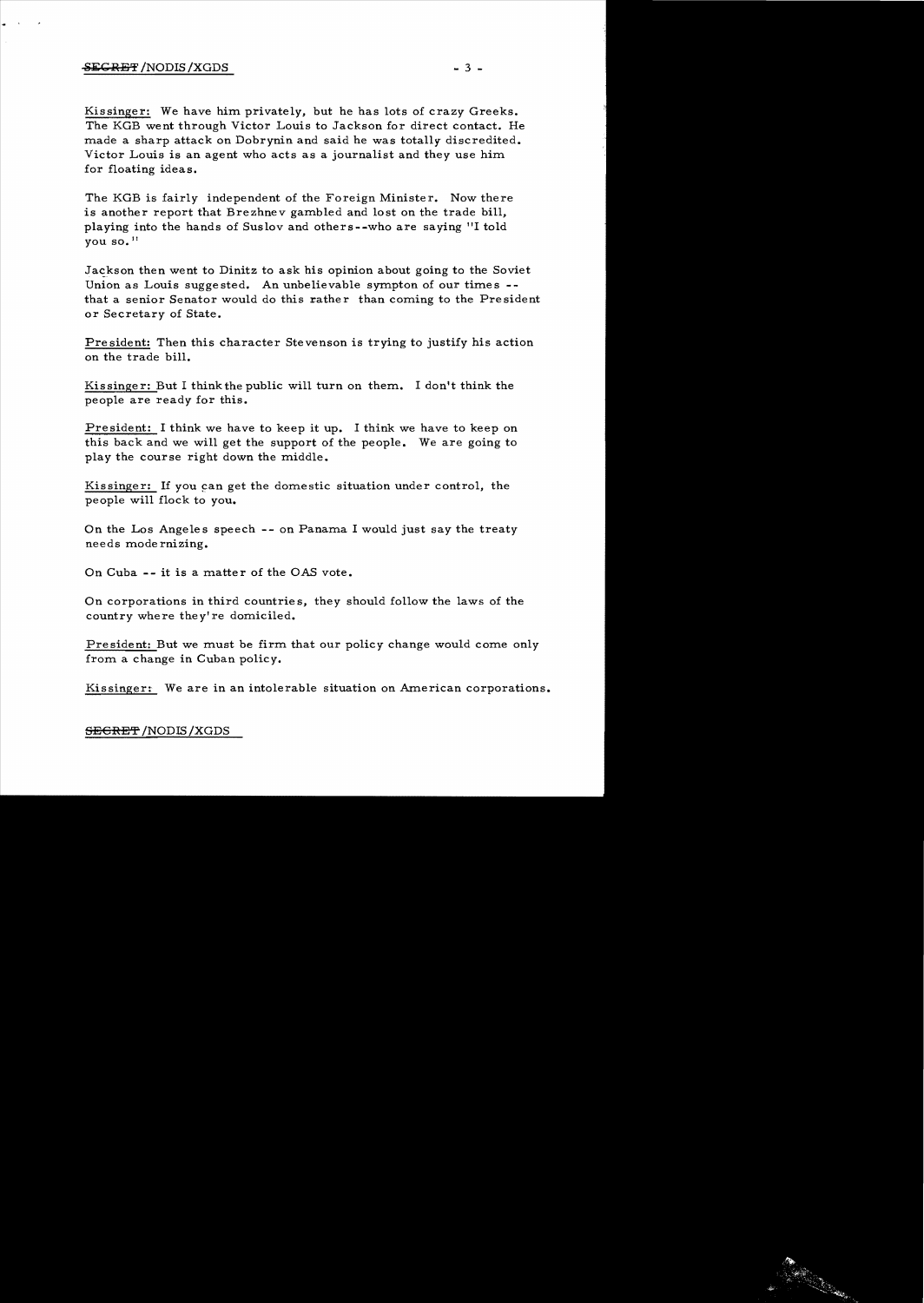President: I noticed the headline on the 250 mile limit. It wasn't picked up.

Kissinger: Do *you* have a problem with it?

Scowcroft: The only problem is political. What will it do with the Thurmonds?

President: That's my concern. The people who welcome it won't help us and the ones who help, it will hurt.

Kissi nger: We have been doing it on a case-by-case basis, and the danger is that we will fritter it away piece *by* piece under pressure. Let's discuss this on Thursday or Friday.

SECRET/NODIS/XGDS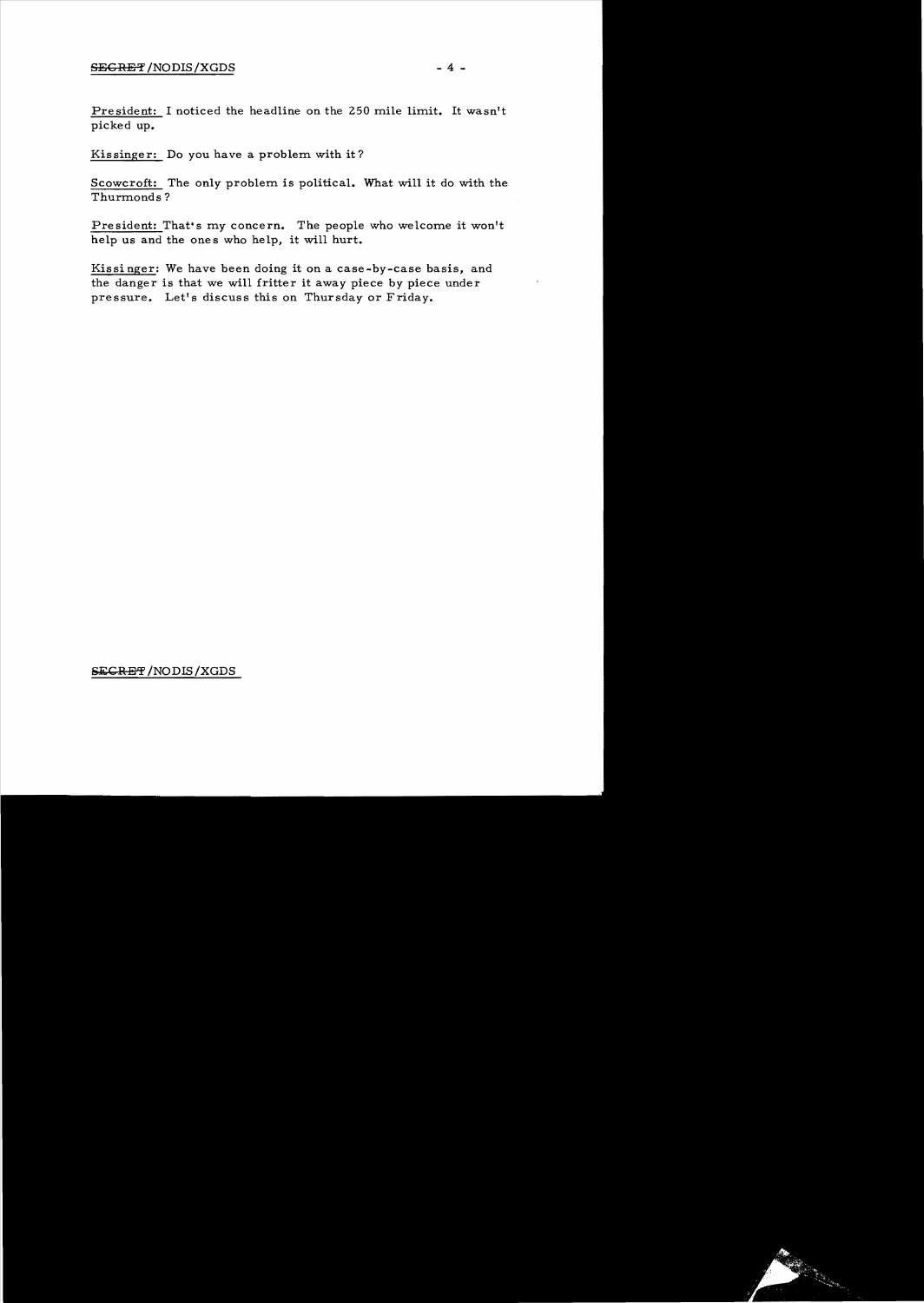+ Report on anty of Budines - 1. May CSM Ingali Get phose leter on Patryd Incredart  $(10^{122})^{110}$ am  $1/k$  25 Feb 25 K sinon publish attached a flore piece.<br>P désapéer espectively and the ense me ane Whaid passing on states and p. P We wit protection, I said und have a pelment on this. Swith call him kepse I have. K & had good Cong breefast. Strink I shook them - cost you get good untion for these & those withing longeries Eldonburg asho if you will call Complie. Cardwestin pour annua it viels à proport, 2 mails between on Som Vilture I will be arbeit on this Summe piece. Com I say centalked and word point is to pettet piece-by achaterie neuros P By attenuers. auf tit combata houl. (Campbin Calls). P He says he will do his last - Ihave what that means K We have chancen UN, but Idont it a Cambation P Hallen wayto pet VIV, by lain Combidie K What we are doing transied - tite party at I don't Que de omption P I think we should ROK, lets votre - Postryuse frog. 2 years a half huit progres better than more, P Let do it Have about Brachman K cynshmith, They are twisting cturing, He said as are enging two hots is tough & are not putting pressent on them, I said eyear have entiaryout DECLASSIFIED E.O. 12958 Sec. 3. MR 01-41:43; CIA 12 1130/01

By all NARA, Date 2/6/02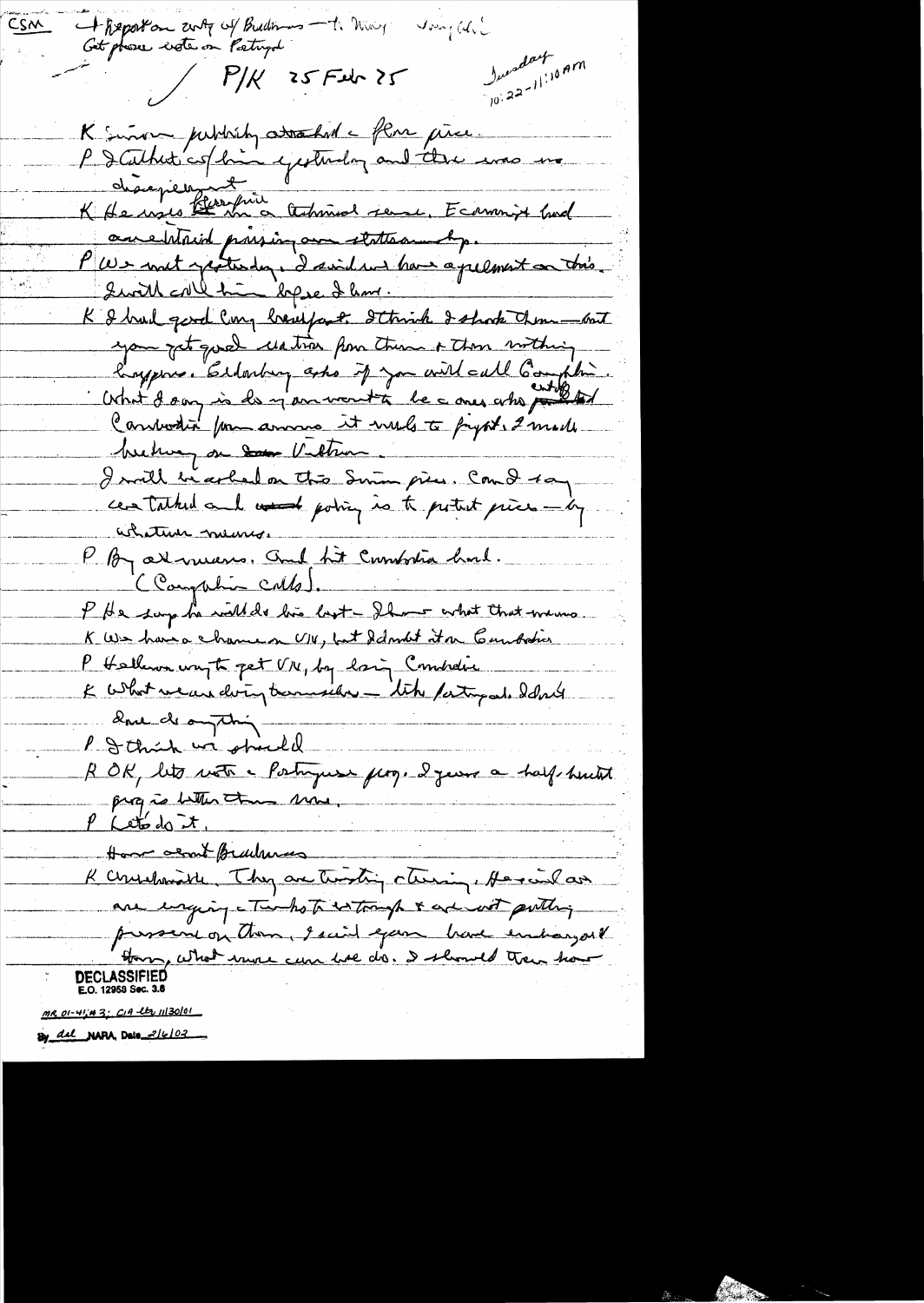flaxible c Orsels are browning + they were surprised. report des les les paragons épouses protting pressure on a Guaka. They said we had I must furgot w/aid; que no 2 mois fa citelp if it abient visit, we will change l'about don Direct, 2007.<br>K ser op he tril, but there a stoy around that we presince bi to talk to dome I will bank till puss that at labory raily it was decided that we shall tet fruit les trains et clausement sit big enoted in a ME. P & think you have to be that. R I think we cauld get und mount on types Pre conde bet a conclament P & we could get Parton, we it would help. I can have tried privately, but he has lots of essays cracks. The KGB west then criter havis to Japan per direct Luis, KGS fruit conclit of F. M. Com cineter report that Buy goudthed a lost on trade bird, playing into home to this Jackson then wont to sint hard his opinion what going 5 SU as Lewis suggested. One unhiberally regulation form times-that a Service Sweeton and K do this rather than county to a few a See Clats. P Thom this choncedes storesment tying to justify his action <u>ance true bill</u> R But & third a public with terms on them. I look thil a people due reachy for time P Jetmich an point huspit up & thick we have to hap on this tick and we will get a supert Je people. We are going to play common sugar

Jackson